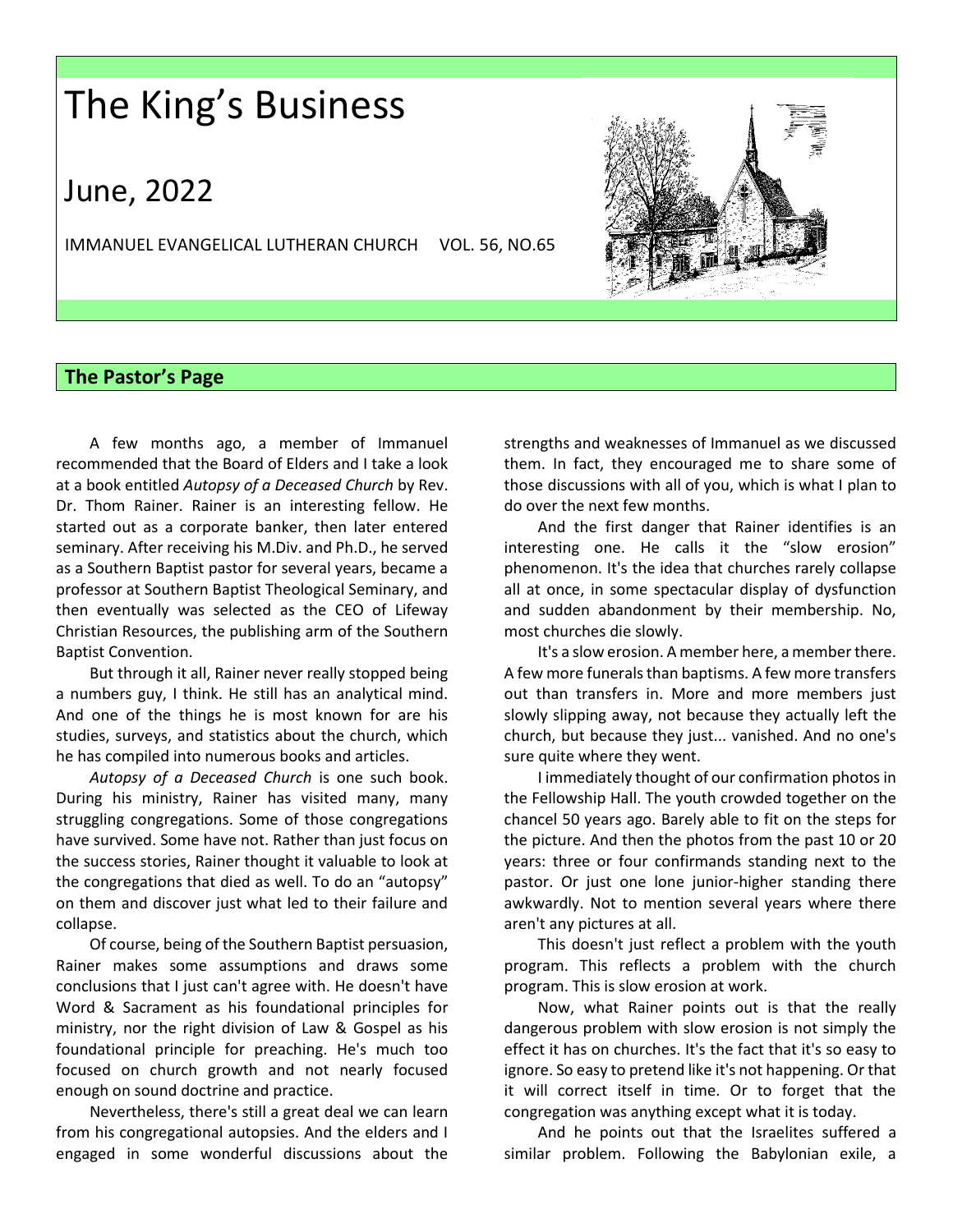remnant of Israelites returned to the ruins of Jerusalem. They immediately set to work building a new Temple to the Lord, laying a brand new foundation where the old Temple had once stood. It was a good and righteous thing to do.

And then the project stalls. They focus on their own homes. Their own businesses. Their own farms. And slowly they forget why they had returned to Jerusalem in the first place. And the physical slow erosion of that foundation begins to mirror the spiritual slow erosion of the people.

 Until finally the prophets Haggai and Zechariah stand up and call the people to repentance. And a leader named Zerubbabel gathers the people to begin building again. And in a relatively short period of time, the slow erosion is reversed. The Temple is rebuilt. God's people have a spiritual foundation once again.

 How? It's actually pretty simple: They admitted they were wrong and they sought God's forgiveness. They feared the Lord and the Lord declared that He was with them. They trusted in the Lord and He showed them His grace.

Repentance is a powerful thing. But it's not easy. It requires admitting that there's a problem. Even worse, it requires admitting that you are part of the problem. That there is something you are doing wrong. That there was more that you could have done in the past. That you sinned and that you need forgiveness.

We can't change the slow erosion of the past. But we can repent. And we can move forward. By God's grace, by God guidance, by God's wisdom, we can rebuild. Because God is with us. And he is our foundation.

> God's blessings to you this month. - Pastor Ketelsen

### *Immanuel has another way to be part of virtual Sunday services!*

*We now have Zoom. Those who do not have access to Facebook can call a phone number, input a special code, and listen to the audio of the service LIVE on their phone.*

*Step 1: Call 1 (253) 215-8782 a little before 10:30 am Step 2: Follow the prompt to input the Meeting ID: 9283696439*

*Step 3: Join "the meeting" and listen to the service LIVE Please contact any members or friends who could make use of this service!*

### **Immanuel Evangelical Lutheran Church**

| 1001 Immanuel Drive, Boonville, MO 65233                                          |                                                             |                        |  |  |
|-----------------------------------------------------------------------------------|-------------------------------------------------------------|------------------------|--|--|
| <b>Church Office:</b>                                                             |                                                             | 660-882-2208           |  |  |
| E-Mail:                                                                           | Immanuel.Boonville@gmail.com                                |                        |  |  |
| Website:                                                                          | www.ImmanuelBoonvilleMO.church                              |                        |  |  |
| Pastor:                                                                           |                                                             | Rev. Joshua Ketelsen   |  |  |
| <b>Pastor's Cell Phone:</b>                                                       |                                                             | 989-306-2586           |  |  |
| <b>Preschool Director/Teacher:</b>                                                |                                                             | <b>Glenda Gerhardt</b> |  |  |
| <b>Preschool Teacher Assistant:</b>                                               |                                                             | <b>Deborah Burgess</b> |  |  |
| <b>Kindergarten Teachers:</b>                                                     |                                                             | Stefani Ketelsen       |  |  |
|                                                                                   |                                                             | Glenda Gerhardt        |  |  |
| <b>Office Manager:</b>                                                            |                                                             | <b>Patty Mangels</b>   |  |  |
| <b>Custodians:</b>                                                                | <b>Cora Linneman/Marvin Earley</b>                          |                        |  |  |
|                                                                                   | <b>Production/Distribution of Newsletter: Patty Mangels</b> |                        |  |  |
| Sunday Service - 9:00 a.m.                                                        |                                                             |                        |  |  |
| Sunday School - 10:15 a.m.                                                        |                                                             |                        |  |  |
| Fellowship Time - Fifth Sundays 9:15 a.m. as announced                            |                                                             |                        |  |  |
| Lord's Supper - 9:00 a.m. - 1 <sup>st</sup> & 3 <sup>rd</sup> Sundays & Festivals |                                                             |                        |  |  |
|                                                                                   | Midweek Services - 6:30 pm on Wednesdays during             |                        |  |  |
| Advent & Lent                                                                     |                                                             |                        |  |  |
| Kindergarten                                                                      |                                                             |                        |  |  |
| All Day Kindergarten                                                              |                                                             |                        |  |  |
| (Pre-registration required)                                                       |                                                             |                        |  |  |
| Preschool                                                                         |                                                             |                        |  |  |
| 3-5 year olds                                                                     |                                                             |                        |  |  |
| Mon-Wed-Fri, 8-11am & 12-3pm (4 & 5 year olds)                                    |                                                             |                        |  |  |
| Tues-Thurs, 8-11am & 12-3pm (3 year olds)                                         |                                                             |                        |  |  |
| (Pre-registration required)                                                       |                                                             |                        |  |  |
| <b>Dial-A-Devotion</b>                                                            |                                                             |                        |  |  |
| 660-882-5377                                                                      |                                                             |                        |  |  |
|                                                                                   |                                                             |                        |  |  |

### **BIBLE STUDY**

**Sunday School:** for age 3 – 5 th grade is now meeting in the kindergarten room. They are still looking for more teachers.

**Youth Class** is for junior and senior high.

**Adult Bible Study:** Sunday Mornings at 10:15 a.m. in Fellowship Hall.

**Tuesday Ladies Bible Class** meets on Tuesday afternoons at 1:00 pm in the large classroom on the main floor. They will be on break for the summer.

**Thursday Morning Breakfast Bible Study:** meets on Thursday mornings at 7:00 a.m. at 87 Diner. Please join us for food, fellowship, and study.

*Your word is a lamp to my feet and a light to my path. Psalm 119:105*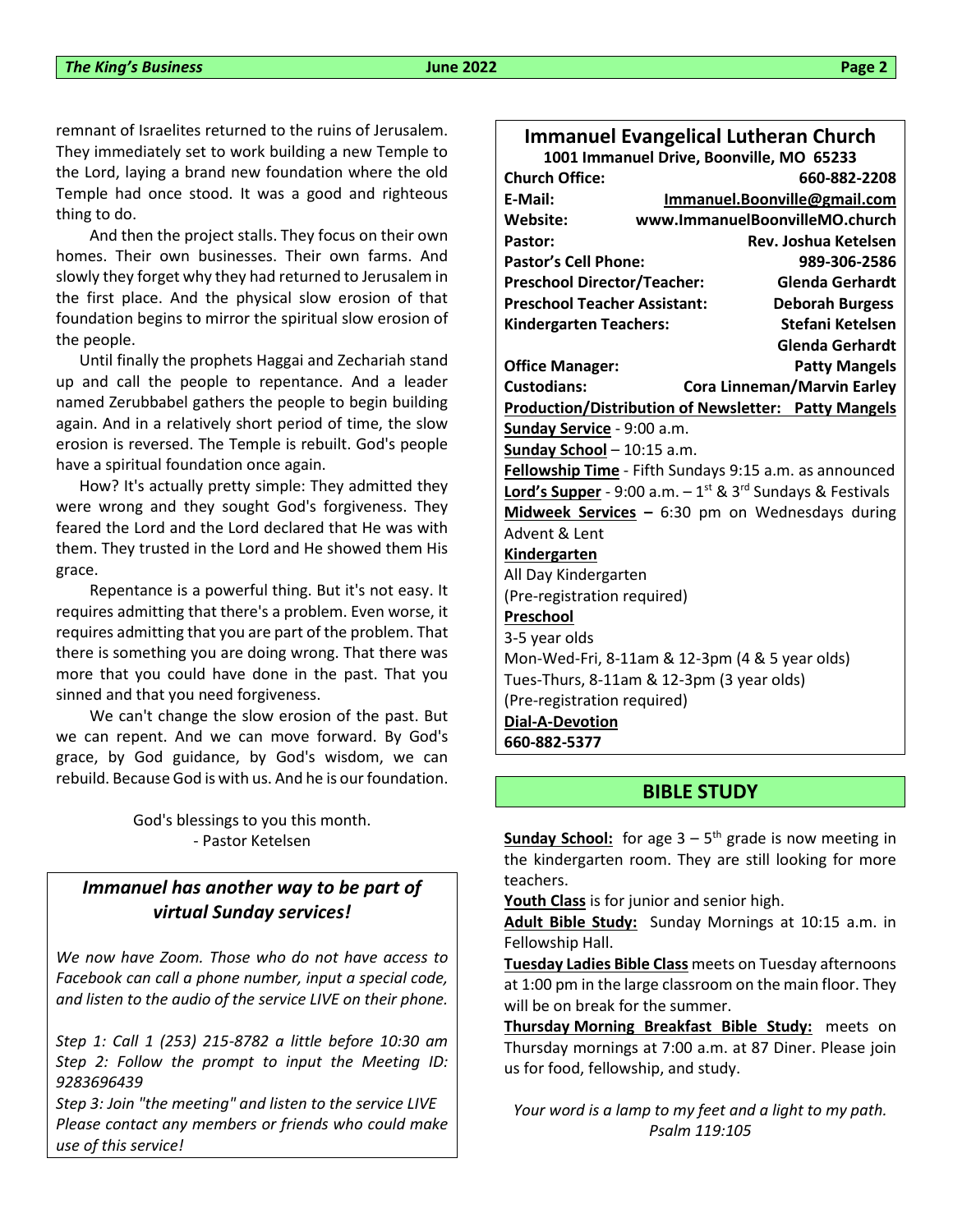### **CHURCH COUNCIL MEETING April 19, 2022**

**Call to Order:** Vice President Wilbert Meyer called the meeting to order. Gene Cummins President was unable to attend.

**Opening Prayer:** Pastor Ketelsen opened with prayer.

#### **Acceptance/Amendments of Agenda**:

**Approval of Minutes:** A motion by Jason Linneman to approve the minutes from the February 15, 2022 Church Council Meeting. The motion was seconded by Andrea Thacher. The motion passed.

**Pastor's Verbal Report:** Holy week, Easter celebration, and Palm Sunday went great. Attendance was normal to slightly above normal. Easter services had 143 in attendance for both services. Confirmation Sunday is the first Sunday of June/ Pentecost. We are finalizing the details for the National Youth Gathering, and it all has to be turned in by the end of the month. New bible study starts on Proverbs, and Sunday mornings will be on the book of Jeremiah.

| President's Report: No report.                |              |  |  |  |
|-----------------------------------------------|--------------|--|--|--|
| Vice President's Report: No report.           |              |  |  |  |
| Secretary's Report: No Report.                |              |  |  |  |
| Treasurer's Report: Kim Toellner was present. |              |  |  |  |
| Balances as of March 31, 2022                 |              |  |  |  |
| Citizens Bank and Trust                       | \$68460.80   |  |  |  |
| Citizens Bank and Trust PK Donations          | 40951.73     |  |  |  |
| Edward Jones 2                                | 240,210.99   |  |  |  |
| <b>Edward Jones Guided Solutions</b>          | 141,867.22   |  |  |  |
| <b>LCEF</b>                                   | 16,599.80    |  |  |  |
| LCEF Offering (ACH- electronic funds)         | 4,852.87     |  |  |  |
| Restricted LCEF - CD's                        | 175,000.00   |  |  |  |
| <b>Total Bank Accounts</b>                    | \$687,943.41 |  |  |  |
| Good Samaritans Fund                          | \$2,230.57   |  |  |  |

A motion by Wilbert Meyer to approve the treasurer to move the amount of funds from donation account to cover any school shortfall as per the end of the school year budget before the July meeting. The motion was seconded by Jason Linneman. This is so correct figures can be presented to the Congregational Assembly in July.

**Elders' Report:** Jason Linneman was present. He presented the typed report of April 5, 2022 Elder's Meeting.

**Board of Property Report -** Billy Mac Wells was not present, but some information was relayed through Wilbert Meyer. The water line has been fixed and an additional backflow preventer added. They will have to put on two to satisfy the city; the part had to be ordered. The middle solar panel isn't working. Having difficulty getting in contact with the company. We are getting invoice but they are not taking the payments from our account. Ice Machine in the kitchen is not working properly. Pastor will mention to Patty to see if she can look at invoices from 2016 to see if it was purchased the year the kitchen was remodeled.

**Board of Christian Education:** VBS will be the last full week of July. Palm Sunday there were twelve kids in Sunday School. Easter breakfast donations amounted to \$679.00.

**School Board**: Christian Stock was not present. Christian did receive the donation for advertising of our School. He is working with KWRT on this and Stefani Ketelsen is working on the Facebook advertising.

**Board of Stewardship/Outreach**: Sharon Strough was present. She stated that Terry Ehlers extended a "thank you" for the coffee cans. If you have a graduate from High School or College, please contact the church office. Lenten suppers were attended nicely, last one had 17 in attendance. The next activity is fifth Sunday in May coming soon.

**Unfinished and New Business:** The Committee investigating information about a new sign are still gathering information.

The Committee handling the investments are requesting a list of suggestions for a Memorial List to have ready when the opportunity arises. Requesting the items be submitted to Wilbert Meyer from the Officers and Board Chairs.

**Adjournment: Jason Linneman made a motion to adjourn that was seconded by Sharon Strough. The motion passed.**

**Attendees: Sharon Strough, Andrea Thacher, Kim Toellner, Wilbert Meyer, Jason Linneman, Pastor Ketelsen, and Susan Templemire**

**Closing Prayer**: All joined in The Lord's Prayer.

Respectfully submitted Susan Templemire, Secretary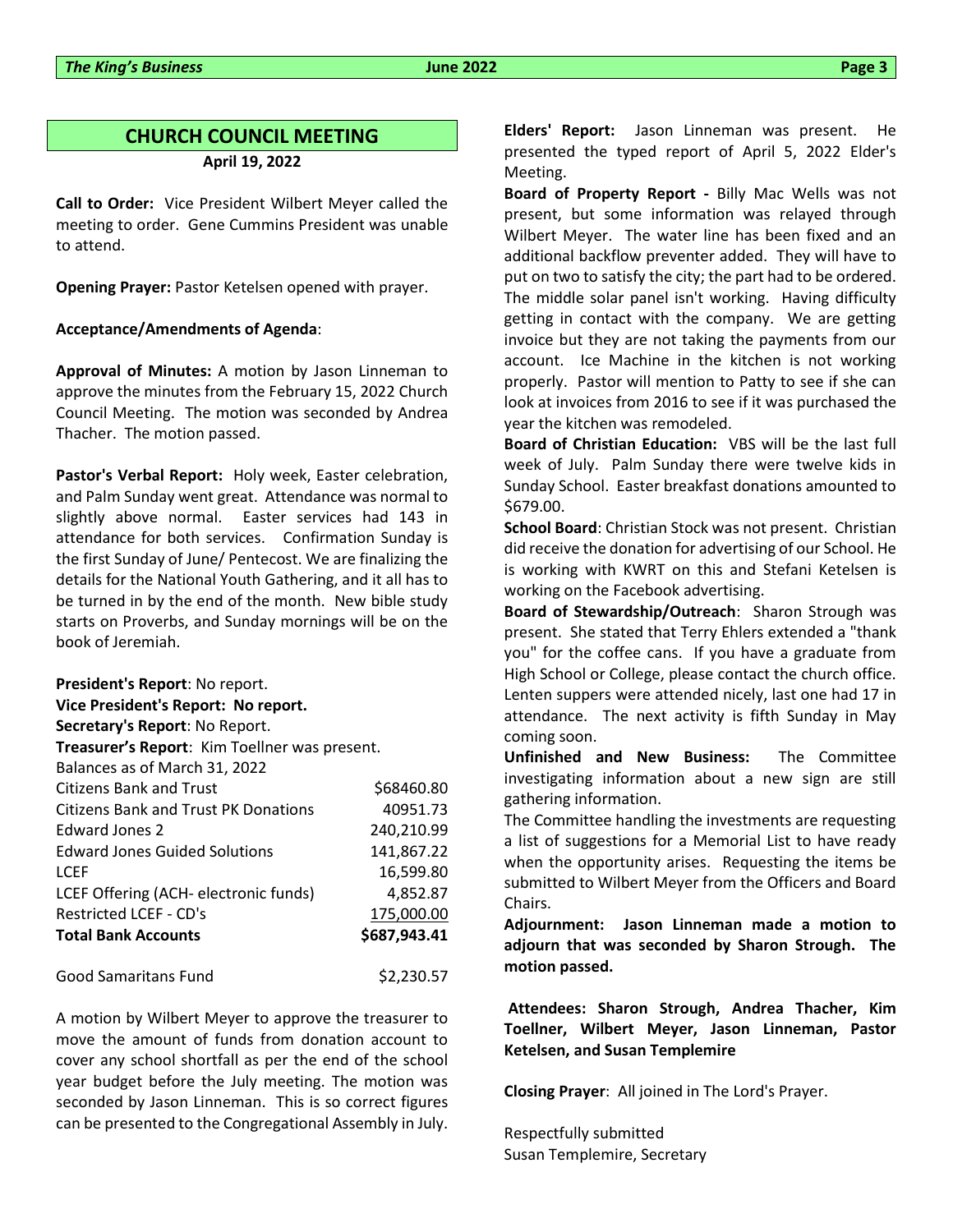#### **PRESCHOOL NEWS**

It's hard to believe that the school year is over. We are so excited for summer to get here. We want to go swimming, hiking, camping and riding our bikes.

We had an excellent end to our school year. We were able to do trike days with our grandparents. One class had the races outside and it was a beautiful day but very windy. The other class had it inside in the fellowship hall because it rained outside. We raced with blindfolds while following our grandparents voice. We weaved in and out of cones. We had a two on a trike race, where our grandparents made sure we didn't fall off. We had an egg on a spoon race where our grandparents had to pick up the egg every time it fell off the spoon and we had a dress up race where we had to pick out a hat, scarf and gloves to wear. Our grandparents helped us get all the stuff on and then we raced back. We were very happy to have our grandparents with us. It was our first trike day with our grandparents and it was so much fun. We got medals for each race we ran.

We had a science day. Five moms came to help us and we made Galaxy Slime with Elmer's Glue, liquid starch, glitter and liquid watercolors. We made a calming jar with water, food coloring and baby oil. We made Silky Soft Playdough out of hair conditioner and cornstarch. We made Magic Snow out of baking soda and shaving cream. We made Cloud Dough out of baby oil and flour. It was messy but it felt really cool when we mixed it with our hands. We each took home what we made so we could share it with our parents.

We had a water day, where we played in the water table, fished worms out of mulch and went for a treasure hunt in a bin of beans. Then we went out on the playground and had a water fight. Everybody was soaked, including our teachers. We had so much fun.

The Monday, Wednesday, Friday class had a graduation ceremony. We sang and danced for our families and then came up and received our diplomas. Ms. Gerhardt told us we did a really good job. The last day of school, we had a picnic at Harley Park. Both classes attended. It was hot outside but we still had so much fun. Ms. Gerhardt and Ms. Deb told us they will miss us. We will miss them but they will always have a place in our hearts.

Thank you to Pastor Ketelsen, who lead us in chapel once a week. We sang a song at graduation and the words went like this: I am unique, I'm like nobody else, God made each of us very special, I am myself. Blue eyes and brown eyes and some are green. Red hair and brown hair and blondes I've seen, but I've never found another me, that's why I say, God is great, God is good, God made all that we see, like stars and the earth and the flowers and bees, but most of all I'm thankful for making me!! We love this song, we believe this song and will carry it our hearts for a long time!

Thank you to the families at Immanuel who continue to pray for us and provide for us an amazing area for preschool.

#### **STEWARDSHIP/OUTREACH BOARD**

With our summer schedules now here, church attendance could be an area of concern. I am traveling – is there a church in the community you are visiting? The Lake Ozark churches send out an invitation to attend church services if you are in the area. Check the article elsewhere in the newsletter for more information

VBS is the last week of July, Monday, July  $25<sup>th</sup>$  to Friday, July 29<sup>th</sup>. Keep the dates open for attendance and, if possible, assist in a way that you can help your church family. Are you a Thrivent member? Thrivent offers Action Team cards for expenses. Contact Andrea Thacher or Glenda Gerhardt to see if any Action Team cards are needed.

There were five prayer requests for April. So far in May, there have been two prayer request.

**Copies of sermons are available.** If you missed a service, or just loved one immensely, copies are available on our church website, ImmanuelBoonvilleMO.church. You can also find hard copies in the red folder in the church Narthex. Please help yourself, and feel free to share with friends or shut-ins.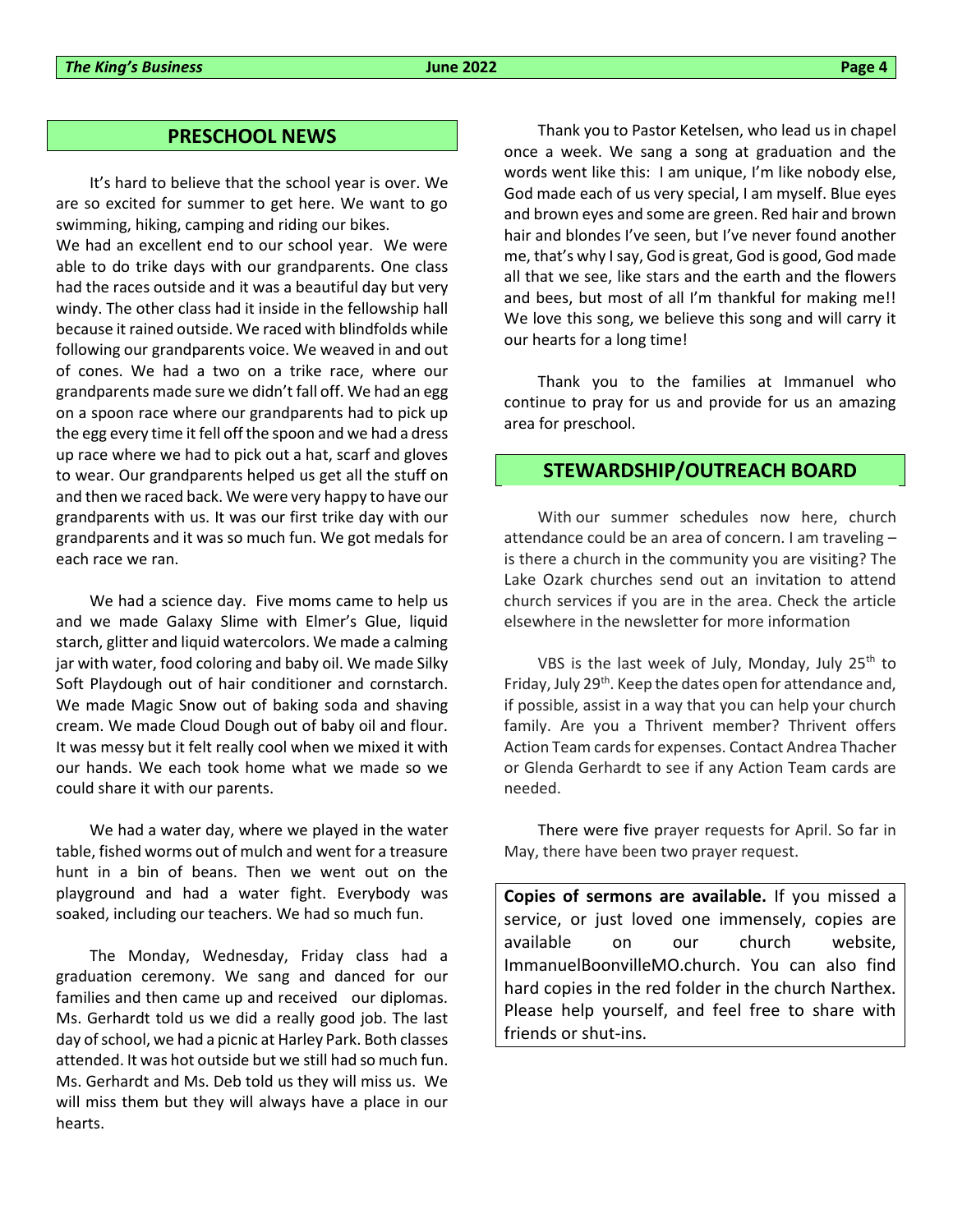

The suggested donations in the month of June for the NHN Food Pantry are drink mixes, juice boxes, or canned meats (tuna, salmon, chicken, Vienna

sausages, etc.). As always, any non-perishable canned and boxed goods or cash donations are welcome. Food Pantry envelopes are available in the Narthex. Thank you for your generosity.

### **NEIGHBORS HELPING NEIGHBORS DISTRIBUTION**

Tuesday, June 7<sup>th</sup>, 8:00 – 10:30 a.m. Thursday, June 16<sup>th</sup>, 6:00 – 7:30 p.m. Saturday, June 25<sup>th</sup>, 9:00 – 10:30 a.m.

*Do you or someone you know need food assistance, but are unable to drive to the Neighbors Helping Neighbors food pantry? We'd like to help! Talk to Pastor Ketelsen and he will assist you in signing up and getting food delivered to your door. Don't worry... your conversation and any information you provide will be completely confidential.*





*Receiving the Blessings of Holy Baptism on May 22, 2022 was Axton Wynter Day, son of Andrew and Taylor Day. Axton's sponsors are Alex and Desiray* 

*Thompson. May God ever keep him in His Baptismal grace.*



A new member class is planned for those who are interested in becoming members of Immanuel Lutheran Church. If interested, please let Pastor

Ketelsen know. Dates and times for classes have not yet been established.



# CONGRATULATIONS GRADUATES!

### *Boonville High School*

*Aiden Grant Meyer Son of Craig & Tammy Meyer*

*Grace Dennis Daughter of Louis and Cassel Stock*

### *Fayette High School*

*Laci Fuhlege Daughter of Christine Fuhlege & Bart Fuhlage*

### *Lake Dallas High School Corinth, Texas*

*Clayton Andrew Linneman Son of Steven & Carol Linneman Grandson of Verdell (deceased) & Doris Linneman*

### *Central Methodist University*

*William Irvin-Linneman BS in Accounting Son of Damon Linneman & Kathy Irvin Grandson of Verdell (deceased) & Doris Linneman*

### *University of Missouri-Kansas City*

*Asa Isabella Linneman Doctor of Pharmacy Daughter of Damon & Tobi Linneman Granddaughter of Verdell (deceased) & Doris Linneman*

### *University of Phoenix*

*Seth Stidham (2021 Graduate) Bachelor of Science in Information Technology Son of Steven Linneman & Amy Stidham Grandson of Verdell (deceased) & Doris Linneman*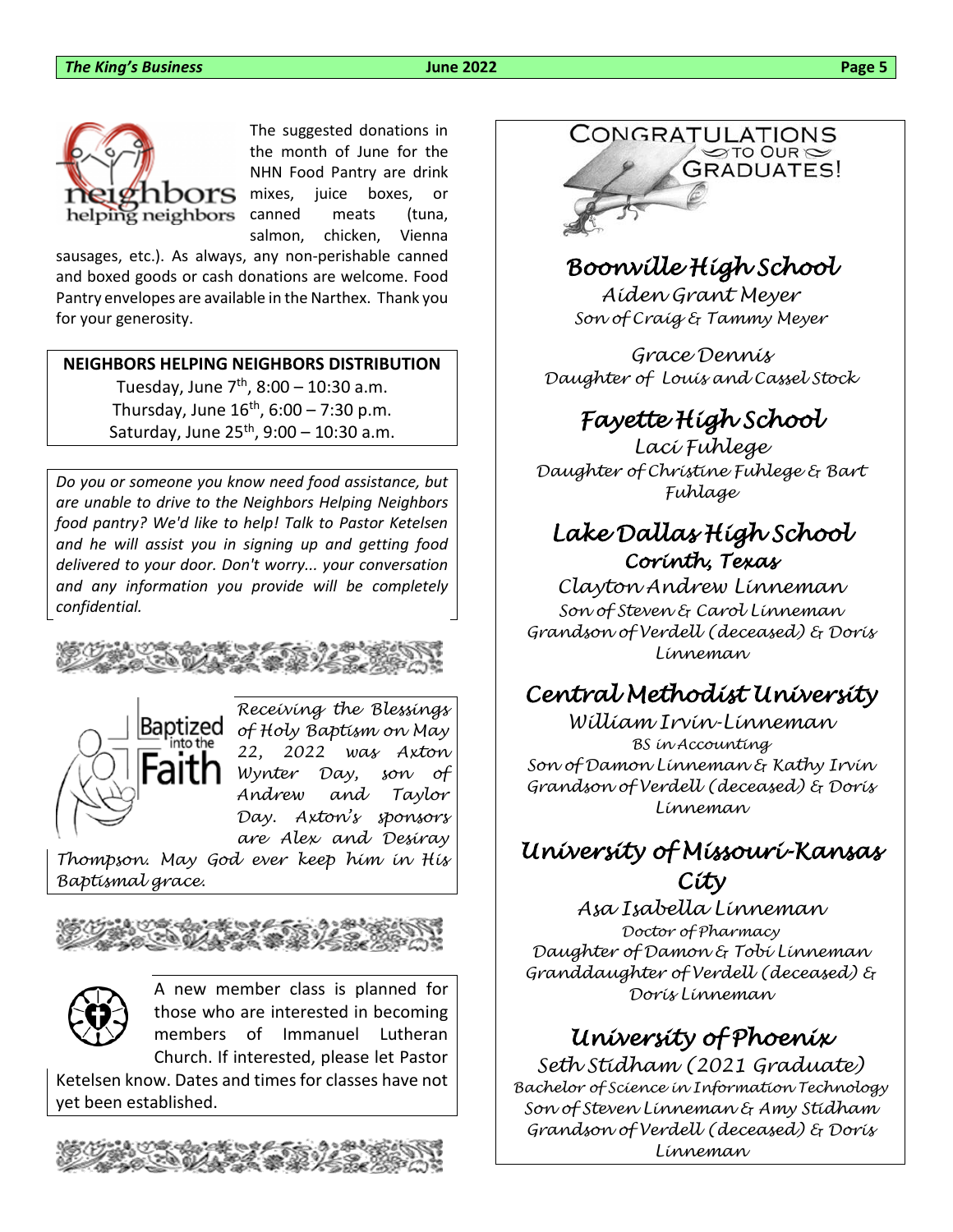| 2022 - June - 2022                                                                                                     |                                                          |                                                          |                |                                                       |                              |     |
|------------------------------------------------------------------------------------------------------------------------|----------------------------------------------------------|----------------------------------------------------------|----------------|-------------------------------------------------------|------------------------------|-----|
| Sun                                                                                                                    | Mon                                                      | Tues                                                     | Wed            | <b>Thurs</b>                                          | Fri                          | Sat |
| 5/29<br>9am Worship<br>10:15am Sunday<br>School & Bible<br>Class                                                       | $5/30$<br>Memoríal Day<br>Church Office<br>Closed        | 31-May                                                   | $\mathbf{1}$   | $\overline{2}$<br>7am Breakfast<br><b>Bible Study</b> | 3                            | 4   |
| $\overline{5}$<br>Pentecost<br>9am Worship/hc<br>10:15am Sunday<br>School & Bible<br>Class                             | 6                                                        | 7<br>7pm Elders                                          | $\overline{8}$ | $\mathbf{q}$<br>7am Breakfast<br><b>Bible Study</b>   | 10                           | 11  |
| 12<br><b>Trinity Sunday</b><br>9am Worship<br>10:15am Sunday<br>School & Bible<br>Class<br>Pastor out in<br>$evening*$ | 13<br>Pastor out for<br>Missouri District<br>Convention* | 14<br>Pastor out for<br>Missouri District<br>Convention* | 15             | 16<br>7am Breakfast<br><b>Bible Study</b>             | 17<br>Newsletter<br>Deadline | 18  |
| 19<br>Father's Day<br>9am Worship<br>w/Confirmation<br>10:15am Sunday<br>School & Bible<br>Class                       | 20                                                       | 21<br>7pm Council                                        | 22             | 23<br>7am Breakfast<br><b>Bible Study</b>             | 24                           | 25  |
| 26<br>9am Worship<br>10:15am Sunday<br>School & Bible<br>Class                                                         | 27                                                       | 28                                                       | 1/29           | 30<br>7am Breakfast<br><b>Bible Study</b>             | 7/1                          | 7/2 |

| <b>Those Serving the Church</b> |                              |                      |             |                     |
|---------------------------------|------------------------------|----------------------|-------------|---------------------|
| Service:                        | <b>Organists:</b>            | <b>Readers:</b>      | Elders:     | <b>Altar Guild:</b> |
| 6/5                             | Diane Cummins   Penny Cain   |                      | Craig Meyer | Julie Thacher       |
| 6/12                            | Diane Cummins Sharon Strough |                      |             |                     |
| 6/19                            | Gladys Moore                 | Tim Derendinger      |             |                     |
| 6/26                            | <b>Gladys Moore</b>          | <b>Brad Toellner</b> |             |                     |

*He who dwells in the secret place of the Most High Shall abide under the shadow of the Almighty. I will say of the Lord, "He is my refuge and my fortress; My God, in Him I will trust." Psalms 91:1-2*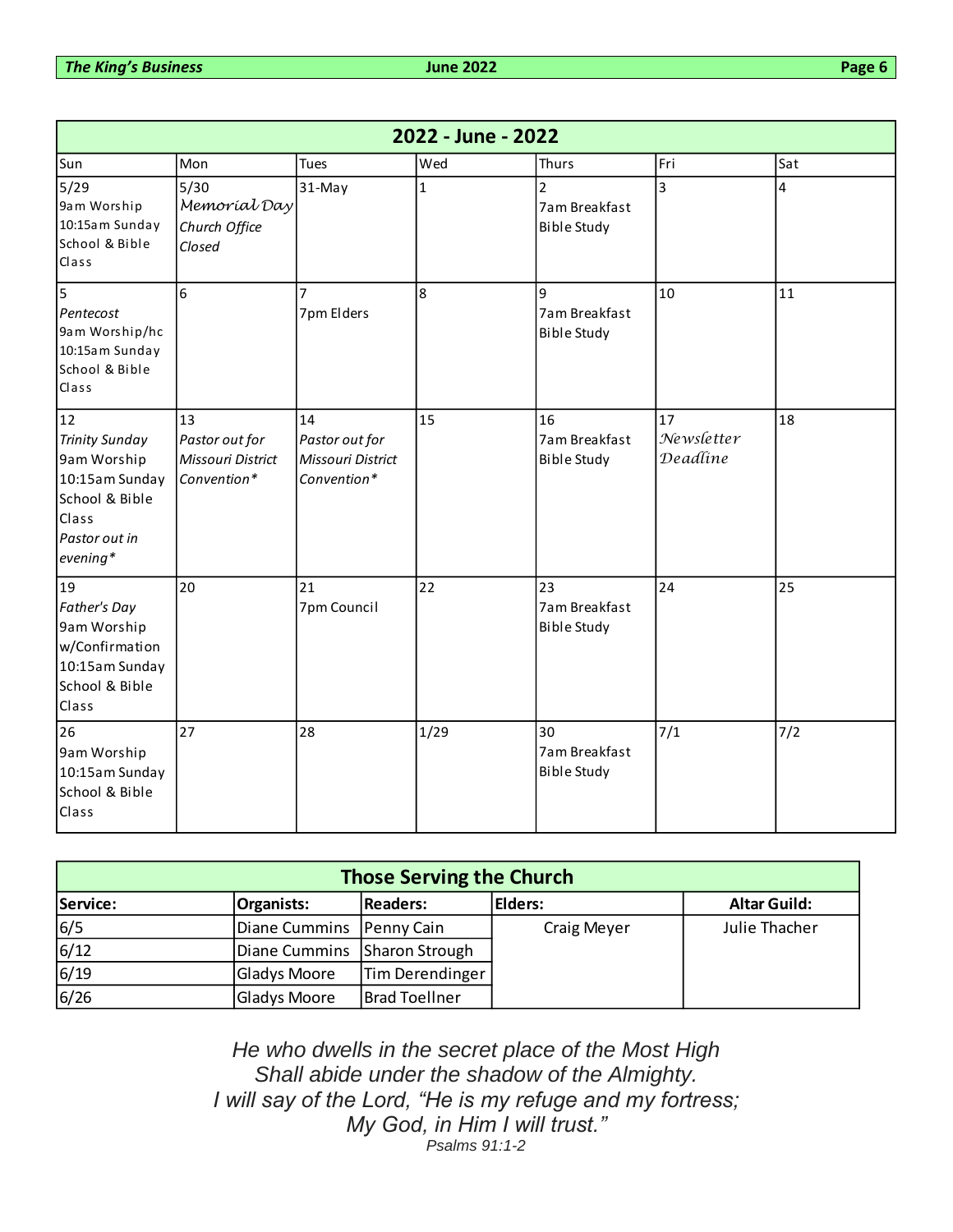| <b>CHURCH STATISTICS</b>     |         |            |                       |
|------------------------------|---------|------------|-----------------------|
| Date                         | Worship | Facebook   | Sunday School/Youth/  |
|                              |         | Live/Total | <b>Bible Class</b>    |
| 4/3                          | 85      | 6/11       | 3/0/16                |
| 4/6                          | 27      | 3/3        | NA - Lenten Midweek   |
| 4/10                         | 154     | 5/25       | 3/0/17                |
| 4/14                         | 43      | 2/10       | NA - Maundy Thursday  |
| 4/15                         | 49      | 6/13       | NA-Good Friday        |
| 4/17                         | 102/41  | 7/17       | NA - Easter Breakfast |
| 4/24                         | 70      | 7/13       | 3/2/14                |
| YTD Income as of 4/30/2022   |         |            |                       |
| YTD Expenses as of 4/30/2022 |         |            |                       |

You are encouraged to take time to visit with, or send a card to, those members who are no longer able to attend regular church services. How wonderful it must be to know you are remembered, prayed for, and someone has taken some of their precious hours to visit with you. Addresses for the care facilities above are shown below. The Church Office can help you with other addresses when requested.

#### **MEMBERS SHUT-IN OR IN NURSING HOME**

**Nursing Home:**

**Candlelight Lodge -** Betty Niebruegge 1406 Bus. Loop 70W, #105, Columbia, MO 65202

#### **CHURCH MEMBERSHIP CHANGES**

**Transfer out:** None **Transfer in:** None **Confirmed:** None **Baptism:** Axton Wynter Day, son of Andrew and Taylor Day **Deceased:** None

*Does the Church Office have current contact information for you and your family members? If you have a new address or phone information, please contact the Church Office at 882-2208, Option 1 with your current information.*

### **JUNE SCRIPTURE READERS**

*All services are at 9:00 a.m. unless otherwise noted.*

- 6/5 Penny Cain
- 6/12 Sharon Strough
- 6/19 Tim Derendinger
- 6/26 Brad Toellner

If you needed to change a time when you are reading, or if you would like to be added to the list of readers, please contact Craig Meyer.



#### **ANNIVERSARIES THIS MONTH**

| June 1  | Jessica and Michael Moore          |
|---------|------------------------------------|
| June 2  | <b>Gene and Diane Cummins</b>      |
|         | Ron and Susan Templemire           |
| June 9  | Gary and Debby Burhans             |
| June 14 | Jason and Gayle Linneman           |
| June 18 | Randall and Suzanne Ayers          |
|         | <b>Terry and Becky Ehlers</b>      |
|         | Lee and Angela Schrader            |
|         | <b>Adam and Brandy Templemire</b>  |
| June 19 | <b>Richard and Patricia Stock</b>  |
|         | <b>Thomas and Sharron Toellner</b> |
| June 21 | Joshua and Stefani Ketelsen        |
| June 27 | Gary and Sharon Thoma              |
|         | Timothy and Samantha Derendinger   |

#### **BIRTHDAYS THIS MONTH**

| June 1  | Meagan Alpers            |
|---------|--------------------------|
| June 3  | Rachel Tag               |
| June 4  | Mary Franklin            |
|         | Norman Lenger            |
| June 5  | Allison Dinwiddie        |
| June 6  | Lee Schrader             |
|         | Rebecca Shay             |
| June 7  | <b>Wilbert Meyer</b>     |
|         | <b>Emily Voss</b>        |
| June 9  | <b>Michelle Gentzel</b>  |
| June 11 | Timothy Derendinger, Jr. |
|         | Leann Williams           |
| June 12 | Dawn Frederick           |
| June 13 | Lavill Morton            |
| June 16 | <b>Michael Stock</b>     |
| June 17 | Nancy Leonard            |
|         | Dylan Kaiser             |
| June 18 | <b>Holly Peterson</b>    |
| June 21 | <b>Tara Loesing</b>      |
|         | Joseph Mawia             |
| June 22 | Patty Mangels            |
| June 23 | Nancee Swanson           |
| June 27 | <b>Gary Burhans</b>      |
|         | Andrea Thacher           |
|         | <b>Audy Templemire</b>   |
| June 29 | Cheyenne Smallwood       |